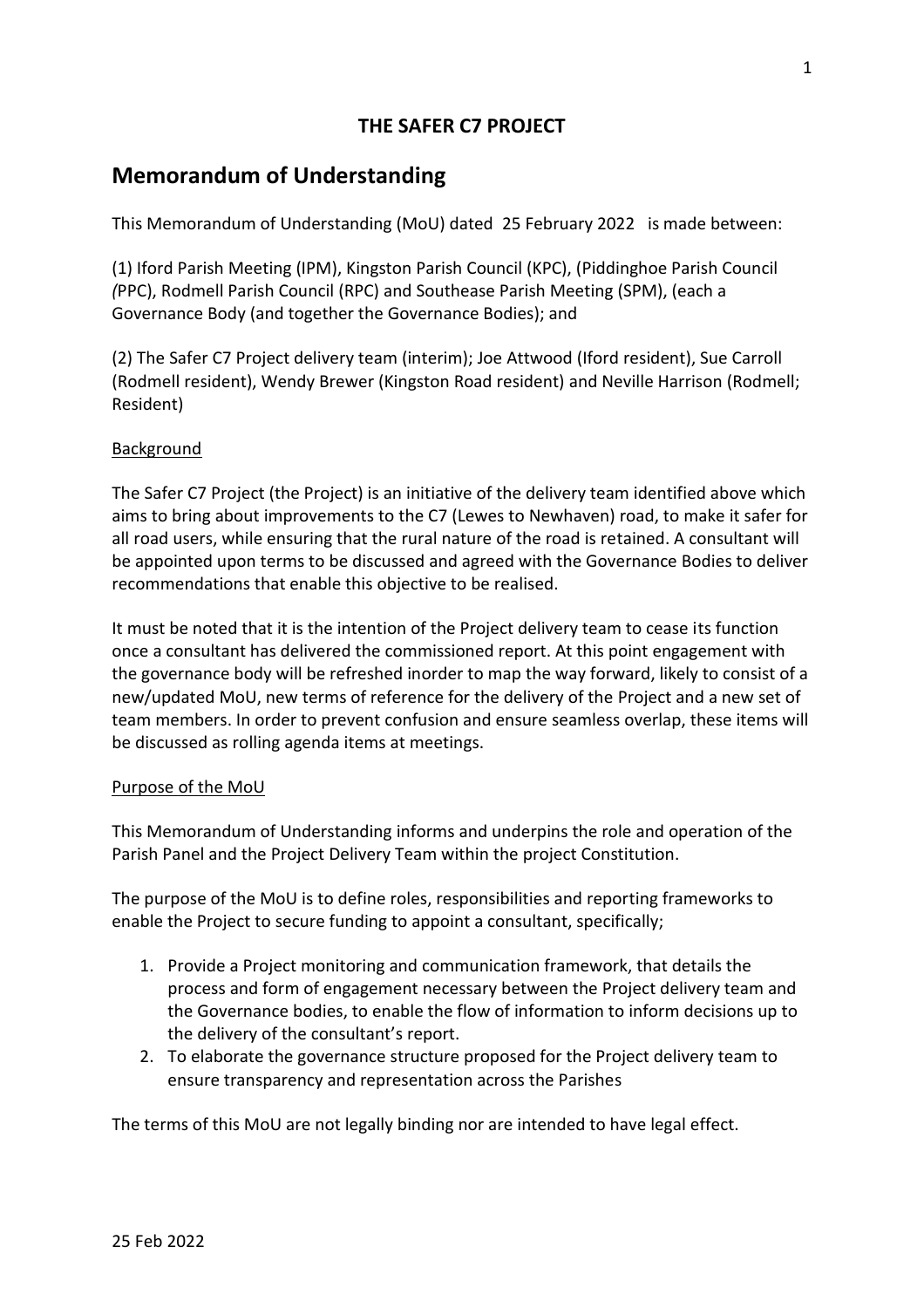### Project Delivery

The first phase off the project is to commission a traffic calming strategy for the C7, based on the principles and exemplars in the South Downs National Park study, Roads in the South Downs; Enhancing the safety and quality of roads and places in the National Park, (June 2015) and other the relevant policies of East Sussex County Council<sup>1</sup>.

### Funding and Finance

The price of the consultant's study, and, appropriately justified costs of administrating the Project will be sought as direct contributions from the foregoing Parishes, and raised from other funding sources (such as grants) and public donations through 'crowd funding' schemes and will be applied only for those purposes.

Proper records shall be kept of the funds (i.e. amounts collected, amounts paid) and the made available to the Panel upon request, including any conditions attached to grant funding. Information to enable return of funds to the relevant donor shall also be kept.

Subject to the foregoing, payment of money from the funds collected will be through majority agreement at Project Delivery Team meetings – money will only be paid on the issue of a valid invoice/receipt.

### **Governance**

Oversight of the Project shall be by a panel (the Panel) comprised of the Chair of (*or exceptionally, an appointee from)* each Governance Body. The project delivery team has its own terms of reference relating to its governance which are set out in the Schedule below.

The delivery team is composed, in the interim, of the individuals cited at the head of this document. Replacement of these members shall be undertaken through a vote by the members of the Panel. Each member of the Panel shall have one vote and in an equality of votes, its Chairman a casting vote.

Should the Project detailed by this MoU extend beyond one year from the anniversary of the MoU, the membership of the project delivery team shall be subject to annual election by the members of the Panel [on a date that is not more than one month and not less than 14 days before the anniversary date of this MOU].

### **Meetings**

Meetings shall be held on an as needs basis, in line with the requirements of the schedule below.

### **Communication**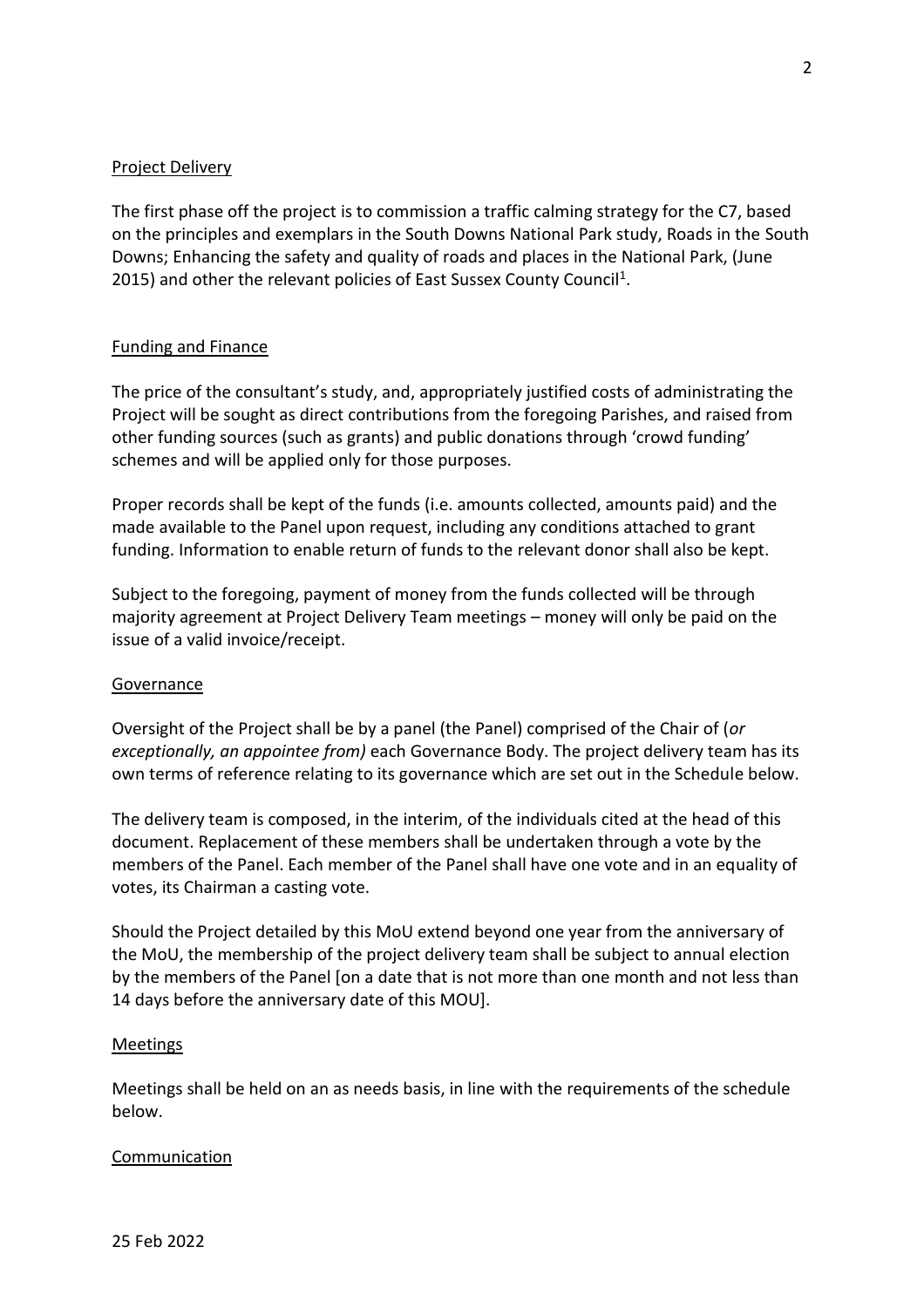The project delivery team will endeavour to provide communication as required to the Panel as requested, and also to other interested stakeholders. This at a minimum will take the form of minutes from meetings and oversight of potential meetings that have a material impact on the end study; for example, meetings with ESCC and/or SDNP.

#### **Closure**

This MoU will cease upon delivery to the Governance Bodies and the project delivery team by the consultant of the final version of its' report. Notwithstanding the foregoing, the Governance Bodies and the project delivery team will endeavour to agree what action to take relative to the report and how its' recommendations may best be delivered.

**The Safer C7 Project's Constitution (intended to be bound into this MoU and its Schedule) shall take effect subject to this MoU and it's Schedule.**

| Name: | for and on behalf of Kingston Parish Council  |
|-------|-----------------------------------------------|
|       |                                               |
|       |                                               |
|       |                                               |
| Name: | for and on behalf of Iford Parish Meeting     |
|       |                                               |
|       |                                               |
|       |                                               |
| Name: | for and on behalf of Rodmell Parish Council   |
|       |                                               |
|       |                                               |
|       |                                               |
| Name: | for and on behalf of Southease Parish Meeting |
|       |                                               |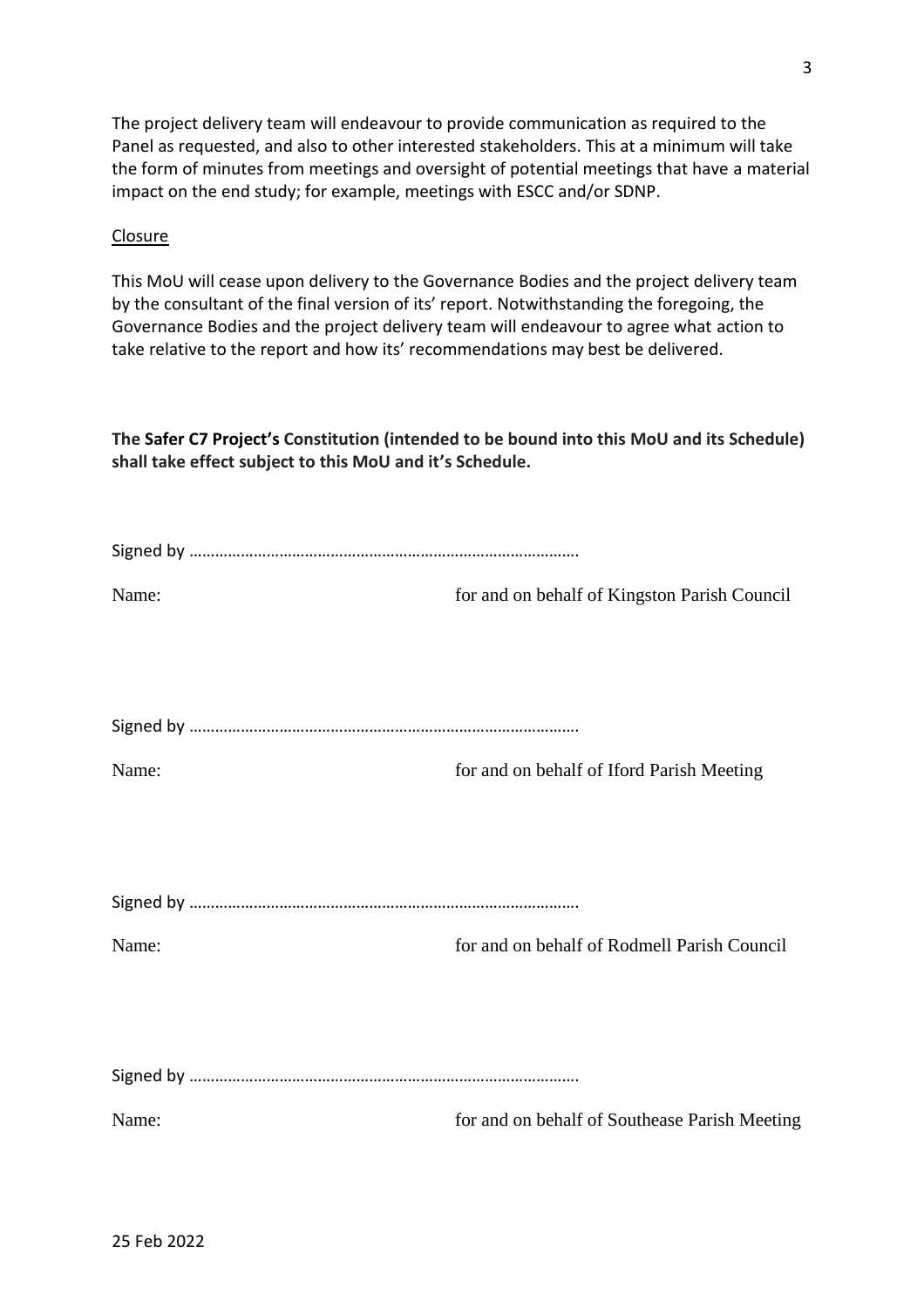|--|

Name: for and on behalf of Piddinghoe Parish Council

Signed by the Delivery Team:

Joe Attwood………………………………………….

Wendy Brewer……………………………………….

Sue Carroll…………………………………………….

Neville Harrison……………………………………….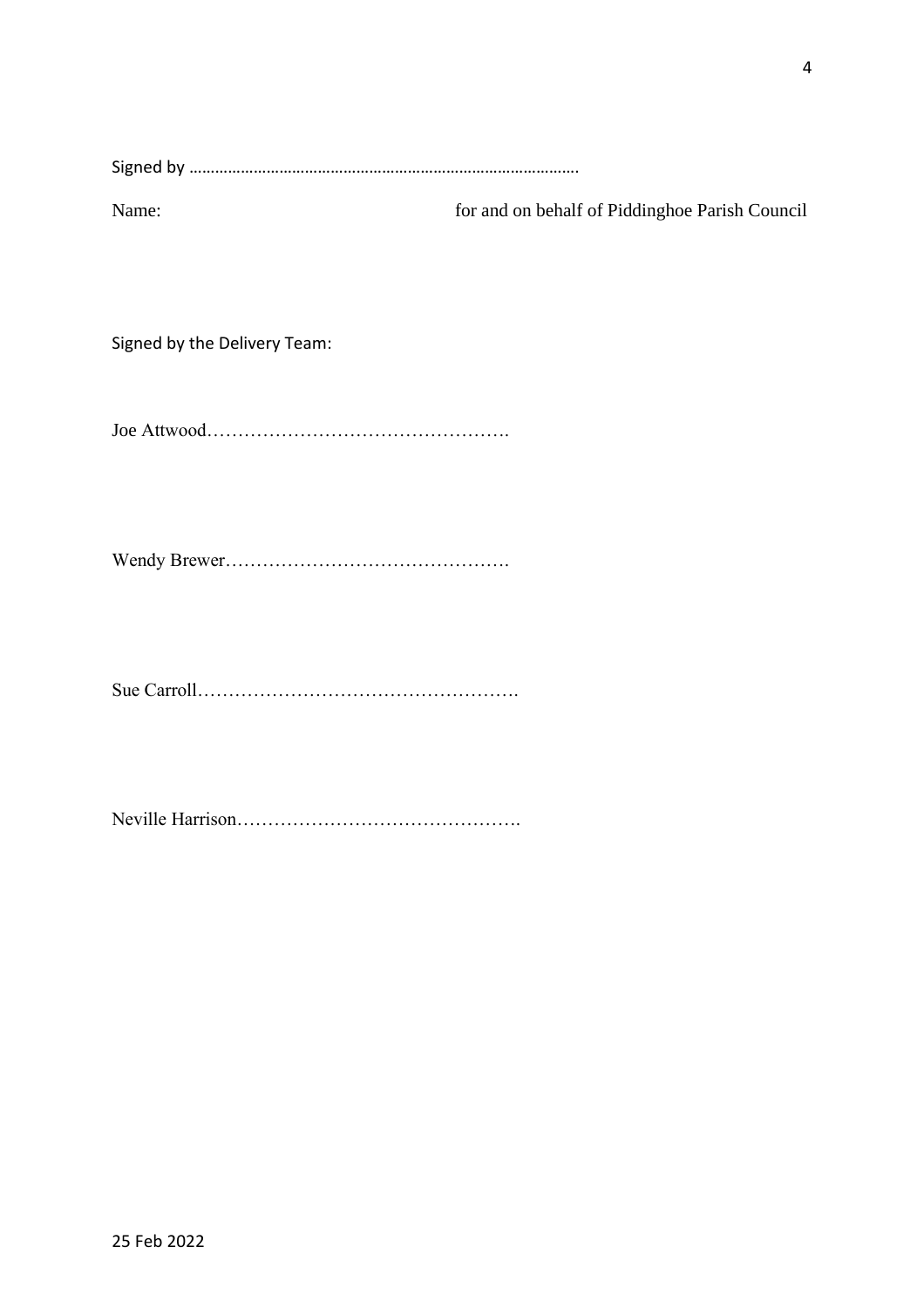# **Schedule as it relates to the function of the Safer C7 Delivery Team**

### Purpose of this document

This document has been generated to provide the necessary guidance to communicate the structure and organisational responsibilities of the Safer C7 Project Delivery Team (hereafter referred to as the 'Team'). It is intended to support the MoU.

The Safer C7 Project is hereafter referred to as 'the Project'

The governing body of the Project made up of representatives from each of the Parish Councils is hereafter referred to as 'the Panel'.

### Current Profile

Membership of The Safer C7 Project delivery team currently comprise; Joe Attwood (Iford resident), Sue Carroll (Rodmell parish resident), Wendy Brewer (Cranedown resident), and Neville Harrison (Rodmell resident).

These will continue in their present roles until replacements are voted in as determined by the MoU.

#### Delivery activities

The Project Delivery Team will:

- Seek to obtain support for the project from stakeholders including local parishes, district and county councillors, the South Downs National Park Authority, the East Sussex County Council Highways Authority and the local MP;
- Seek the views of others who want to use the C7 to access the national park safely, such as walking, cycling and equestrian groups;
- Measure and document local support for a Safer C7. This will include a survey of people who live and work along the C7, gathering evidence of their concerns about the current nature of the road and the impact that it has on their quality of life;
- Generate funding for the cost of the survey through applications for charitable grant funds, local council contributions and by means of crowd funding;
- Maintain a record of the terms on which all funds are pledged and make the record available to the Panel, when requested;
- Maintain a register of any risks, assumptions, issues and dependencies which impact the Project and make the register available to the Panel, when requested;
- Direct the payment of any funds pledged to the Project to the Bank Account [insert bank, and bank account details];
- Produce a draft remit for the traffic consultant, reflecting the agreed aims of the project. (The brief will be to identify the opportunities for implementing traffic calming measures which will have the greatest impact on the safety of the C7, and to produce a costed design plan intended to reduce speed, address safety issues, and enhance the rural nature of the road.)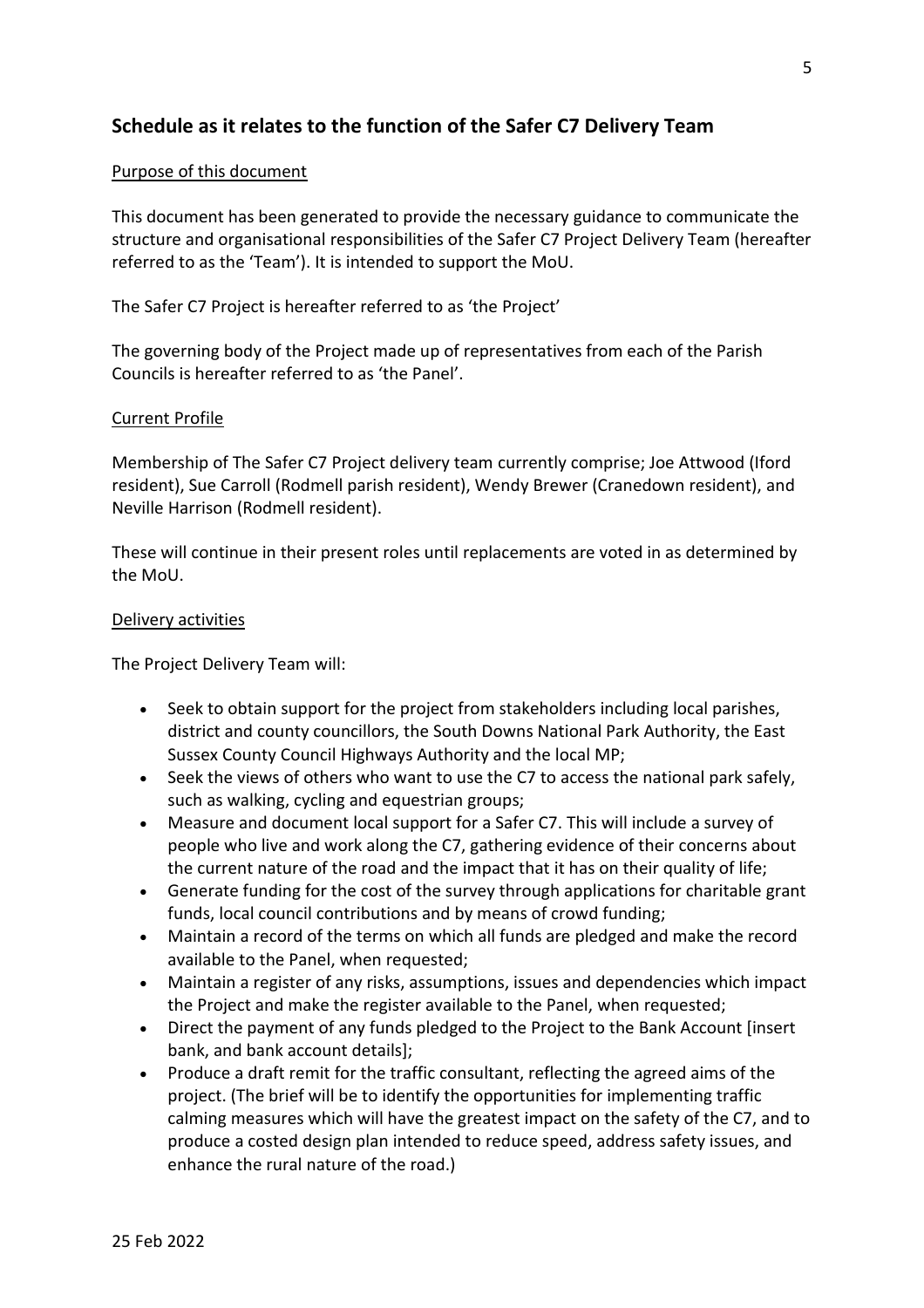- Discuss the draft consultant's brief with the nominated ESCC Highways Officer for the project;
- Seek Panel approval for the remit for the consultant;
- Propose an appropriate recruitment/tendering/selection process for the appointment of a suitably qualified and experienced traffic consultant and agree this process with the Panel.
- Support the Panel in the process of commissioning an appropriately qualified and experienced specialist traffic consultant.
- Set up a schedule of monitoring and review meetings with the consultant, Delivery Team and Panel members, for the duration of the study.
- Obtain the views and advice of the Highways officer, offered by ESCC Director of Communities, Economy and Transport, at key points in the study, in order to ensure that the study considers measures that would be acceptable to ESCC Highways Authority. The stated key points are: a) review the consultant's brief; b) provide advice to the consultant, once appointed, on possible interventions on the C7; c) provide comments on the consultant's (draft) report.
- Identify policies of ESCC and SDNPA relating to the C7 and other similar roads, in terms of their relevance to the Project; keep these under review;
- In order to ensure an appropriate flow of information to the Panel (and to other interested stakeholders) the project delivery team will seek to ensure to maintain a database of information that could improve the understanding of the Project in relation to the terms of reference and appointment of the consultant, as well as to interested stakeholders. This would include commentary from SDNP, ESCC, Parish Councils, local C7 user groups and so on. Where it is considered 'material' to the potential scope of the consultant's terms of reference, commentary will be provided to the governing body

### **Governance**

# *Overview*

The Project Delivery Team shall be responsible to a panel of representatives assigned by the governing bodies as follows: Iford Parish Meeting (IPM), Kingston Parish Council (KPC), Piddinghoe Parish *Council (PPC) to be confirmed,* Rodmell Parish Council (RPC) and Southease Parish Meeting (SPM). Responsibilities are outlined in the MoU.

Oversight of the Project shall be by the Panel comprised of the Chair or an appointee from each Governance Body, listed above. Whether the Parish Chair or appointee, service on the Panel is subject to annual re-appointment by the relevant Governance Body on [the anniversary date of this MoU]. Each Governance Body shall confirm its appointee's acceptance of the terms of this MoU. The Panel will be quorate with the majority of Parish representatives present at the meeting (video or in person). The Chairman of the Panel shall be appointed by rotation at each meeting of the Panel.

Each member of the Panel shall have one vote and in an equality of votes, it's Chairman a casting vote. No one co-opted to the Panel shall have a vote.